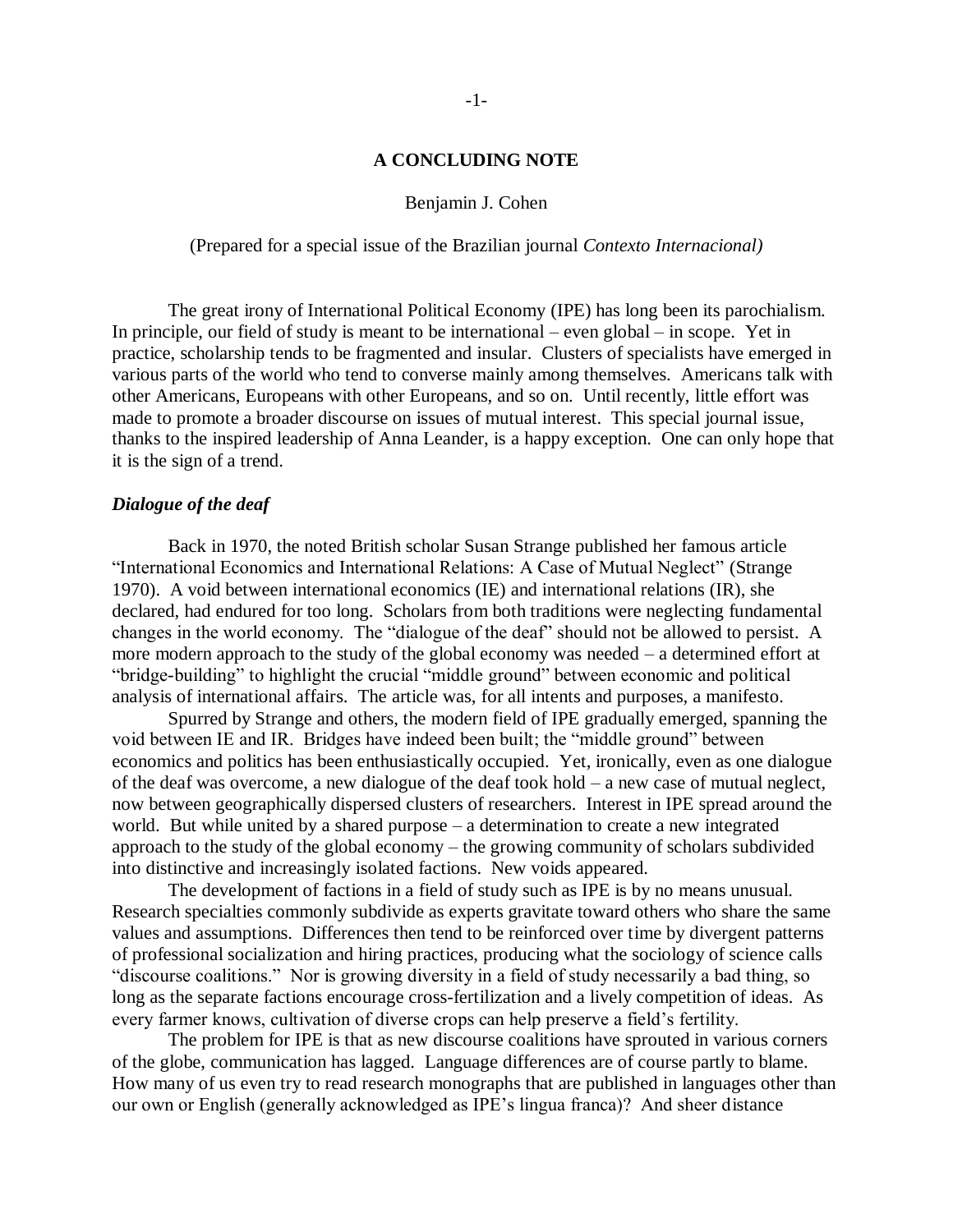matters as well. For most academics, financial resources are lacking to travel far from home to attend conferences or other professional meetings. Entire generations of students have completed their training with little or no exposure to the rich range of scholarship to be found beyond their doorstep.

It was this lack of communication that first motivated me to write *International Political Economy: An Intellectual History* (Cohen 2008). My intention was to broaden horizons by going beyond a single orthodoxy, although the coverage of the volume was deliberately limited to the English-speaking world – often called the "Anglosphere" -- defined to include mainly the United States, Canada, the British Isles, and the Antipodes. It was also limited to what might be considered mainstream conceptions of IPE in the Anglosphere, excluding outliers. When the book was faulted – rightly, in my opinion – for being unduly narrow in its coverage, I decided to try to broaden horizons more with my *Advanced Introduction to International Political Economy* (Cohen 2014). Here I moved beyond the Anglosphere to highlight work being done in many other locales as well, including Continental Europe, Latin America, and China. But according to Peter Vale and Vineet Thakur (this issue), even my *Advanced Introduction* is too narrow, omitting important contributions from elsewhere. Regions like southern Africa, they complain, are regrettably left "out in the dark." Their contribution to this collection offers a useful corrective.

Gratifyingly, my two books seem to have struck a nerve, encouraging more global conversation. Publication of my *Intellectual History* provoked considerable controversy and led directly to dedicated special issues in two English-language journals, the *Review of International Political Economy (RIPE)* and *New Political Economy*. In turn, these two collections of essays were subsequently combined and published under the title *International Political Economy: Debating the Past, Present and Future* (Phillips and Weaver 2011). Other contributions sparked by the same debate included a first-ever handbook of IPE edited by Mark Blyth (2009) and a further mini-symposium in *RIPE* (Leander 2009, Patomäki 2009). And now my *Advanced Introduction* has inspired, among other commentaries, this special issue of *Contexto Internacional*. IPE, one can hope, is losing some of its parochialism.

## *Contributions*

This special issue stands as a landmark. The essays collected here contribute importantly to a global conversation in IPE in two key ways.

First, most essentially, the collection demonstrates that scholars in different parts of the world have much to offer one another. The roster of authors could hardly be more varied. How often does one see a common project bringing together individuals from a range of countries as diverse as Argentina, Australia, Britain, Canada, Denmark, South Africa, and the United States and all published in Brazil (in English)? The table of contents reads almost like a United Nations in miniature. Even if the contributors do not engage directly with one another in their individual essays, that is a considerable accomplishment. It shows that much is to be gained by listening to what members of other discourse coalitions have to say.

Second is the range of issues addressed by the collection, which is remarkably broad. For Stefano Guzzini, for instance, the core issue is *governance* of the global economy: how best to understand world order. His essay explores critical questions of power, authority and sovereignty, stressing in particular contrasts and tensions among classical realist, Keynesian, and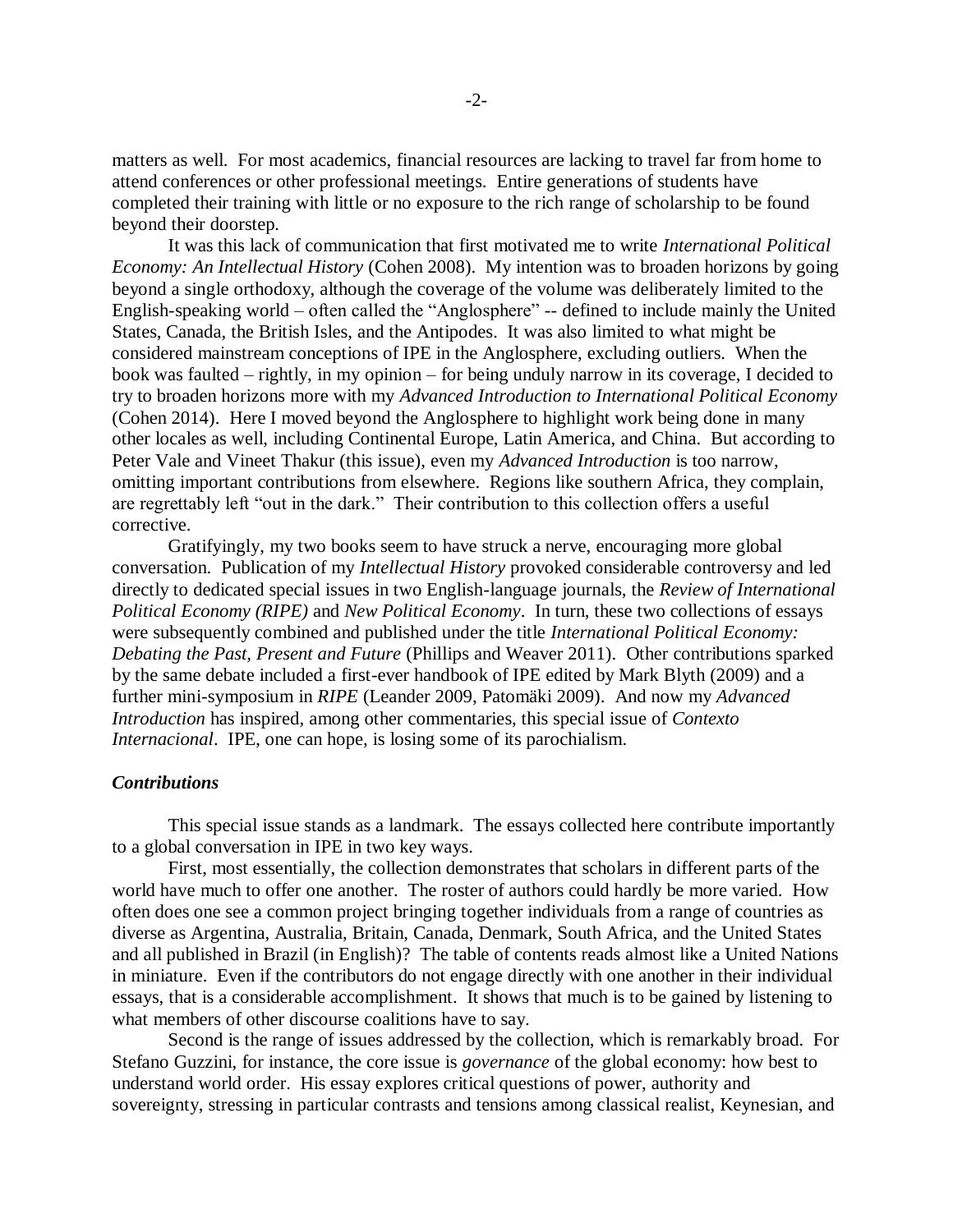Marxist perspectives. How much room exists in governance structures for individual autonomy or political agency? Can cooperation happen? Are governments the helpless pawns of impersonal market forces? The "underlying grand question," he concludes, "is nothing less than the bargain between capitalism and liberal democracy as we know it." The challenge of international economic management is daunting.

By contrast, for Vale and Thakur as well as for Diana Tussie and Pia Riggirozzi, *regions* are the central focus, both as sources of ideas and as actors on the global stage. The regions at issue are different. While Vale and Thakur are concerned with southern Africa, Tussie and Riggirozzi write about Latin America. But the message of the two essays is essentially the same, stressing the degree to which political economy scholarship in their respective regions has been conditioned by historical reality – each area's unique economic and political experience.

In southern Africa, according to Vale and Thakur, the region's colonial heritage - infused with more than a modicum of racism -- fundamentally altered understanding of the managerial role of the state. Governments in Europe may have used their Westphalian sovereignty to enhance the security of their people. The role of colonial administrations was quite different, concerned more with defending imperial economic interests against any threat from local populations. In Vale and Thakur's words: "By serving external interests, the local state was not the protector from, but the purveyor of, internal violence. Put differently, if the European state aimed to make internal violence an exception; in southern Africa, the colonial state was about making internal violence an everyday reality." Post-independence IPE debates in southern Africa have centered on competing narratives concerning the role of the state and the idea of region, with particular emphasis on social struggles over race.

In Latin America, *par contra*, recent experience has been dominated by the return to democracy in the 1980s and 1990s, following years of military rule, along with associated challenges of economic crisis and austerity – all creating an opening for a redefinition of policies and norms of political economy. Tussie and Riggirozzi see this "as an invitation to engage afresh with the role of regions." Their aim is to reassess the relationship between development processes and the structural context in which those processes are rooted. Their argument is that IPE has for too long dichotomized between the global and national levels of analysis, discounting the pivotal role that regions can play at an intermediate level in promoting social objectives. In their view, Latin America has entered a new era of "post-hegemonic regionalism" that could fundamentally reshape the hemisphere's state-society relations.

For Heloise Weber and for Naeem Inayatullah and David Blaney, the principal issues are more about formal theory and the assumptions that underlie mainstream versions of IPE. Both essays, in the spirit of critical perspectives, question accepted methods in the field, which they see as imposing something of an intellectual straitjacket. Much, they suggest, depends on how research propositions are framed. Weber focuses in particular on what she sees as an artificial distinction between politics and economics that is prevalent in conventional analysis. Too much of the literature, she declares, fails to give sufficient account of social relations in genuinely political terms. Inayatullah and Blaney, meanwhile, focus in on three so-called "imperatives" that allegedly dominate orthodox approaches – above all, an "individualism imperative" that favors explanations tied to the characteristics of individual units, devaluing explanations that rely on social, historical, or institutional context. In turn, each essay offers some ideas on how IPE analysis might be improved. According to Weber, what is needed is more attention to history and a much greater emphasis on the "big" normative questions involving questions of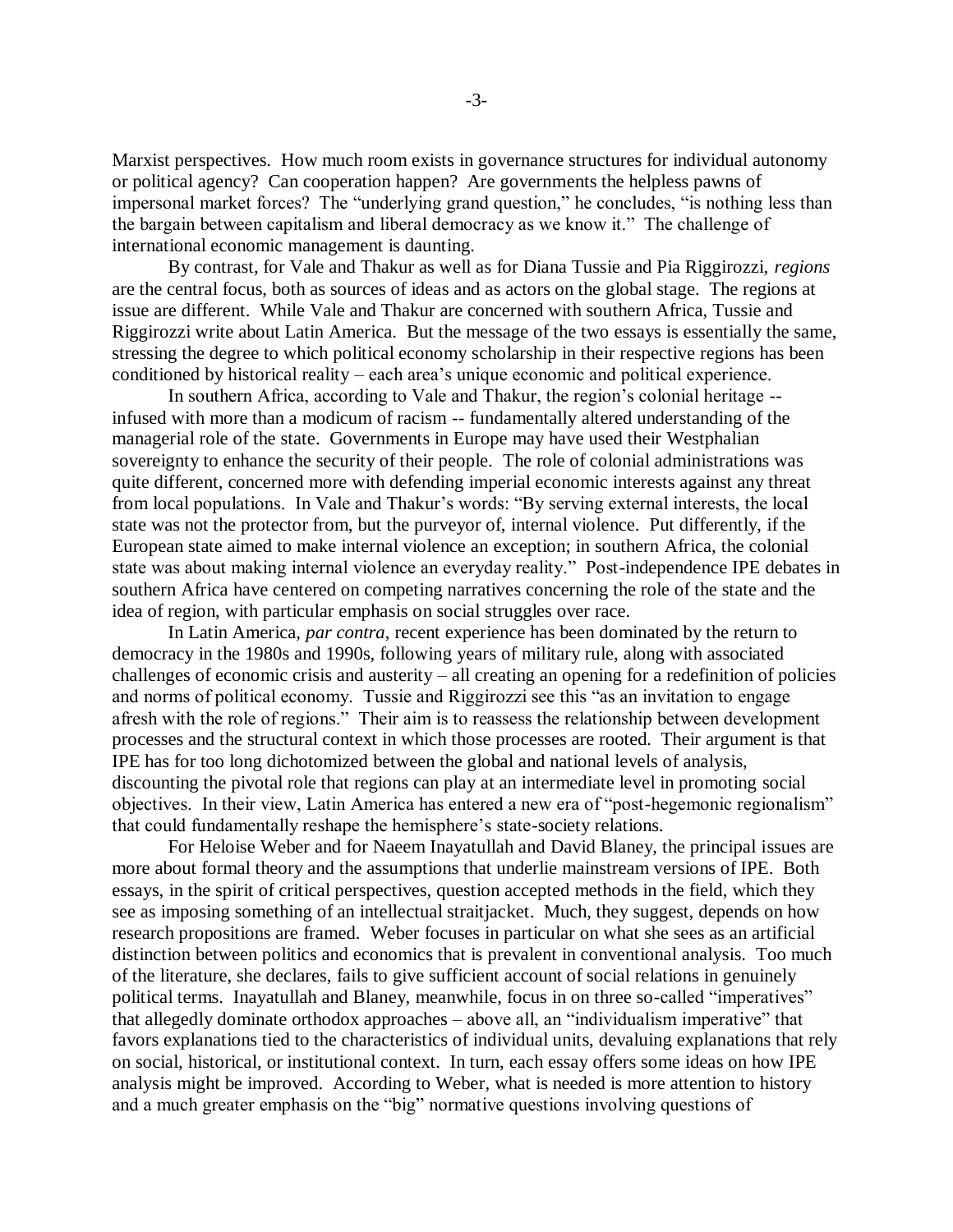domination, deprivation, and resistance. According to Inayatullah and Blaney, what is needed is more attention to the global level of analysis to displace the individualism imperative. Weber says that her aim is to make IPE less "boring." Inayatullah and Blaney's say their aim is to help reduce impediments to a global conversation in IPE. One could argue that the two goals are really one and the same.

For Anna Leander, the core issue is money and how we theorize about it in IPE. Building on a new movement in the literature known as the social studies of finance, Leander poses a series of challenging questions about the politics of international monetary relations in an emerging age of electronic money. What is the significance of materiality in monetary processes and how has the materiality of money been changed by the increased digitalization of financial processes? Is the authority of central banks being compromised or perhaps even replaced by abstract algorithms that, in some respects, are becoming political actors in their own right? And is it possible that digitalization is fundamentally altering the scope and locus of politics? Such question, she insists, are by no means merely "technical" and in fact go to the heart of the global monetary system as it exists today.

Finally, for Eric Helleiner, the issue is intellectual history – specifically, the deep historical roots of IPE as a global conversation. Most conceptions of a conversation involve space: debates between parties that are separated by distance at a given moment of time. But conversation, Helleiner reminds us, can also be inter-generational: debates between parties separated not by geography but by time. Just as we have much to learn from diverse discourse coalitions that exist today, we can also learn from thinkers of earlier eras. In a richly researched discussion, Helleiner tells us about scholars in locales as scattered as Japan, Egypt, West Africa, and India who in centuries past contributed significantly to Western thought on mercantilism, economic liberalism, economic nationalism, and Marxism.

## *Responses*

All of the contributors to this collection graciously refer to my *Intellectual History* and *Advanced Introduction* or to other publications of mine that have appeared over the years. By and large their comments on my work are charitable, even generous. I may not agree with all they have to say, but I am grateful to them for the respect they have accorded my efforts. I have only a few brief thoughts to offer in response.

For Guzzini, my work provides a useful foil for addressing the questions he raises about world order. Over the years I have had much to say about governance of the world economy, particularly in the realm of monetary relations. Accurately, Guzzini notes that as time has passed, my views have evolved. Starting from an early classical realist position, stressing struggles for power above all, I gradually moved on, first to a more Keynesian-style optimism about the possibility of cooperation under anarchy; and then, more recently, to an emphasis on the impersonal rule of structures and norms. While noting inconsistencies between comments of mine uttered at different moments and in different contexts, he is kind enough to see these as part of a learning process rather than as a sign of intellectual confusion.

It is not always easy, of course, to recognize ourselves as viewed through the eyes of others. In this instance, however, I find it hard to fault Guzzini's reading of my work. As someone who started life with the training of a conventional economist, it was quite natural for me initially to view the world through a realist lens. In international economic theory, the state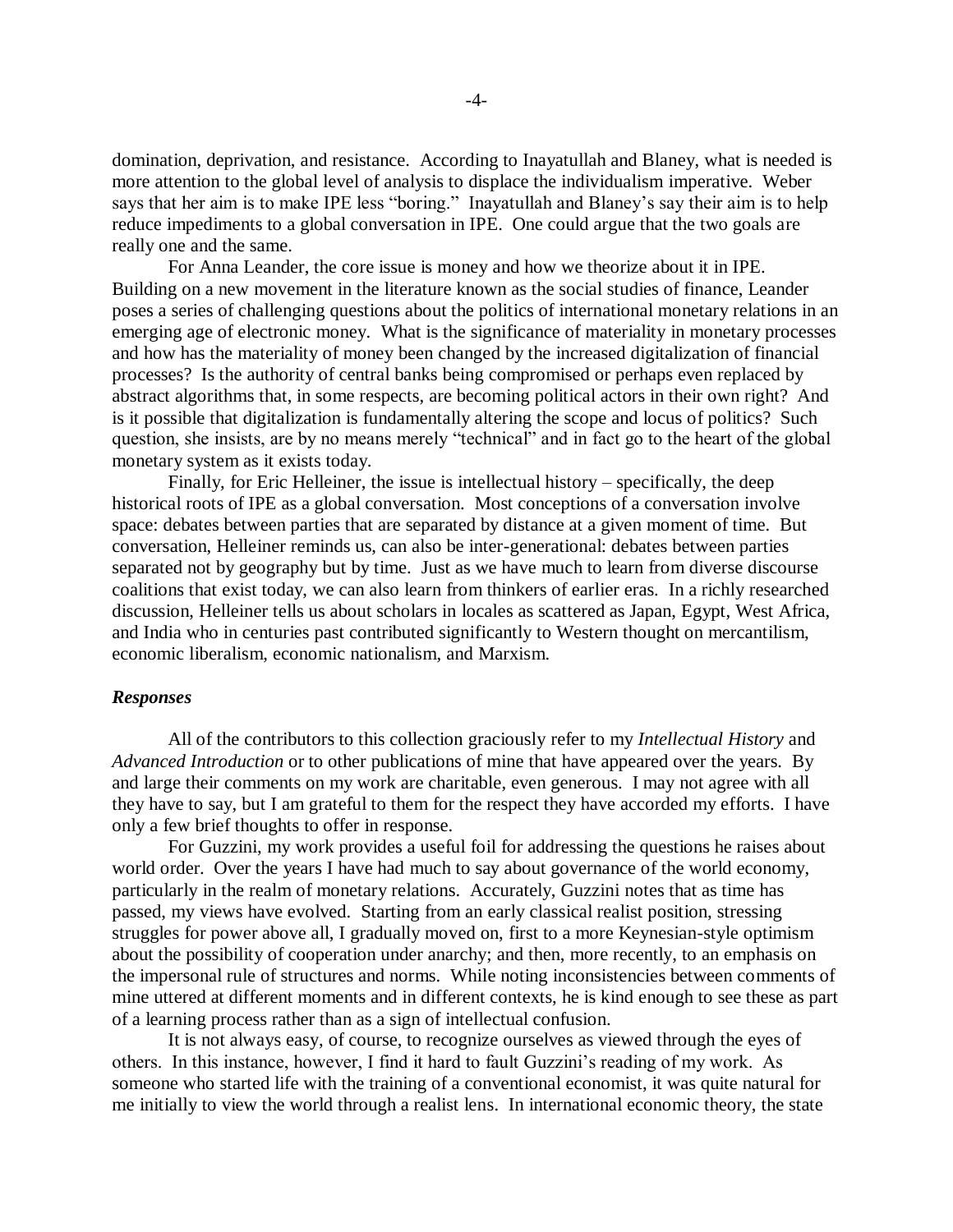is typically treated as a rational unitary actor with but a single objective – to maximize economic "utility." How different is that from the realist's view of the state as a rational unitary actor that also has a single policy objective – to maximize national power? It was only as I acquired more familiarity with the elements of *political economy* that I came to appreciate the roles of both agency and structure in international economic management. The more I try to understand what determines world order, the more elusive the whole thing becomes. Guzzini is right that I have yet to come up with a satisfactory formulation. Half a century after I began my academic career, I am still struggling with his "grand question."

Vale and Thakur, by contrast, are a bit more critical, particularly focusing on my *Intellectual History* and *Advanced Introduction*. For this pair of authors, the omission of Africa from my surveys is evidence of "sloppy research" at best; and while they claim not to be "keen to pick a fight with Cohen," they do manage to get in a few digs at my expense for leaving southern Africa "out in the dark." I can only express my regret for their contentious tone and my gratitude for their corrective, which I am sure will be instructive to many. Tussie and Riggirozzi, Weber, Inayatullah and Blaney, and Helleiner all also point to omissions in my surveys but, happily, without the same degree of rancor.

Most challenging are the questions posed by Leander, which are in fact directed specifically to me. Her thoughtful essay begins with an article I published in 2001, "Electronic Money: New Day or False Dawn?" (Cohen 2001), which was subsequently expanded in a chapter of a later book on *The Future of Money* (Cohen 2004). My analysis, she suggests, raises critical questions about the ontology, agency, and scope of international monetary relations. After spelling out her own views on each of these issues, she respectfully indicates that she would "find it very interesting to hear Cohen's comments." Put so charmingly, how could I possibly refuse?

*1. Ontology*. Leander's first question addresses the ontological status of electronic money. In my article and later chapter, I described electronic money (e-money) as a specific new form of digitalized currency quite distinct from more material conventional state currencies. Leander asks if that distinction still remains tenable at a time when even most state currencies are becoming digitalized. "Do we not need to rethink what currencies are?.... Is it not the case that the ontology of money has changed so that most monies are indeed (also) electronic?"

I agree with Leander that, increasingly, "the electronic is omnipresent in all our currencies." That does indeed, as she suggests, move us toward an integration of the "material" with the "social" in the ontology of money. All monies have, in a sense, become socio-material "hybrids." But the increasing hybridization of all monies does not erase the element of competition between e-money and conventional state currencies, which was the main object of my inquiry. The key distinction for political economy has to do not with the materiality of money but rather with its source. Who controls the issue of money, private actors or governments, and who stands to gain or lose from prospective changes in the hierarchy of monies? As Susan Strange would have asked: *Cui bono*? Digitalization allows all manner of new forces to challenge the traditional authority of central banks.

*2. Agency*. But who or what are these forces? In her second question, Leander takes up the question of political agency. With digitalization, Leander argues, more and more political agency is being located in material processes generated by abstract algorithms, which dictate purchases and sales of currency based on various market signals. Does this not mean, she asks, that algorithms are becoming political actors in their own right? In effect, authority is diffusing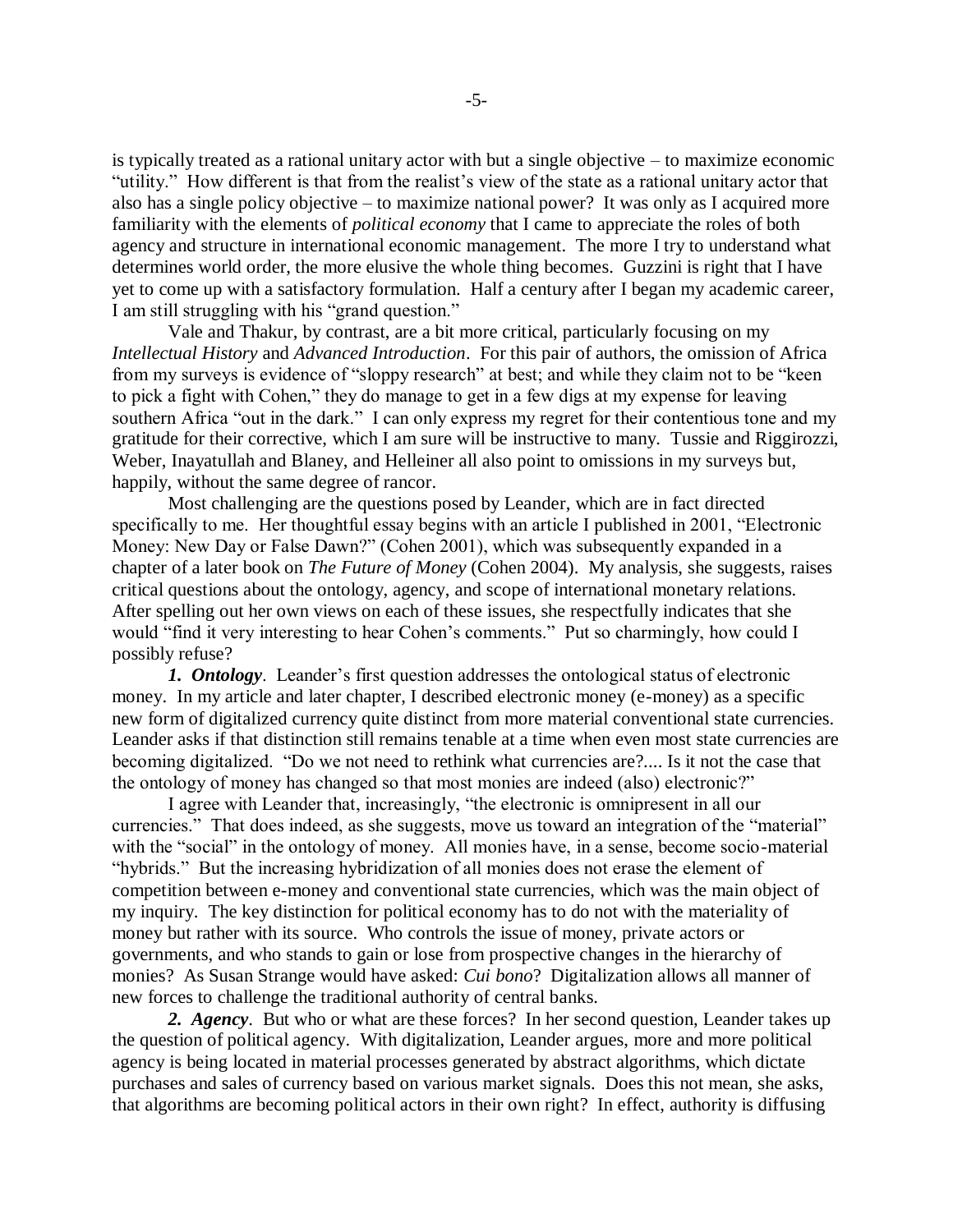"not only to institutions and people, but also to the material actants (the algorithms) that make up the market."

As a practical matter, of course, she is absolutely right. Algorithms act. But one must ask where their action come from. Like robots in an automobile factory, algorithms are designed by humans and can act only as they are designed to do. It is conceivable, of course, that both robots and algorithms may one day be endowed with genuine intelligence – an ability to think for themselves. But until that day arrives, they remain little more than mechanical tools in the hands of their creators. The people behind them remain the true political actors.

*3. Scope*. Finally, Leander addresses the impact of digitalization on the scope of politics. In my own writing, I emphasized e-money's potential impact on just one realm of politics – the global competition among currencies and central banks, which I summarized as the geography of money. But, asks Leander, is it not possible that other realms of politics might be affected as well, spreading into a variety of related issue areas? In her words: "Could it indeed be the case ... that the advent of electronic money potentially changes not only actors' understandings of their own interests, instruments and possibilities in monetary politics but also their understanding of what that politics revolves around?"

On this point, I heartily agree and would only reiterate Leander's caution that we should not predefine the locus of politics. In my early ruminations, I did not take discussion beyond a concern with traditional monetary hierarchies. But that hardly means that others – like Leander – should not venture onto new terrain. Leander's provocative questions could well open the door to other, more expansive analyses by other scholars in other parts of the world. If it does so, she will have provided vivid proof of the great value to be gained from encouraging a global conversation in IPE.

# *Conclusion*

My conclusion is simple and merely echoes the wartime declaration of Winston Churchill after the victorious second battle of El Alamein. "Now this is not the end," he insisted. "It is not even the beginning of the end. But it is, perhaps, the end of the beginning." In the same spirit, I can only express my hope that this collection too is not the end, or even the beginning of the end, but rather the end of the beginning. A good start has been made in overcoming the long-standing parochialism of IPE. Let the conversation continue!